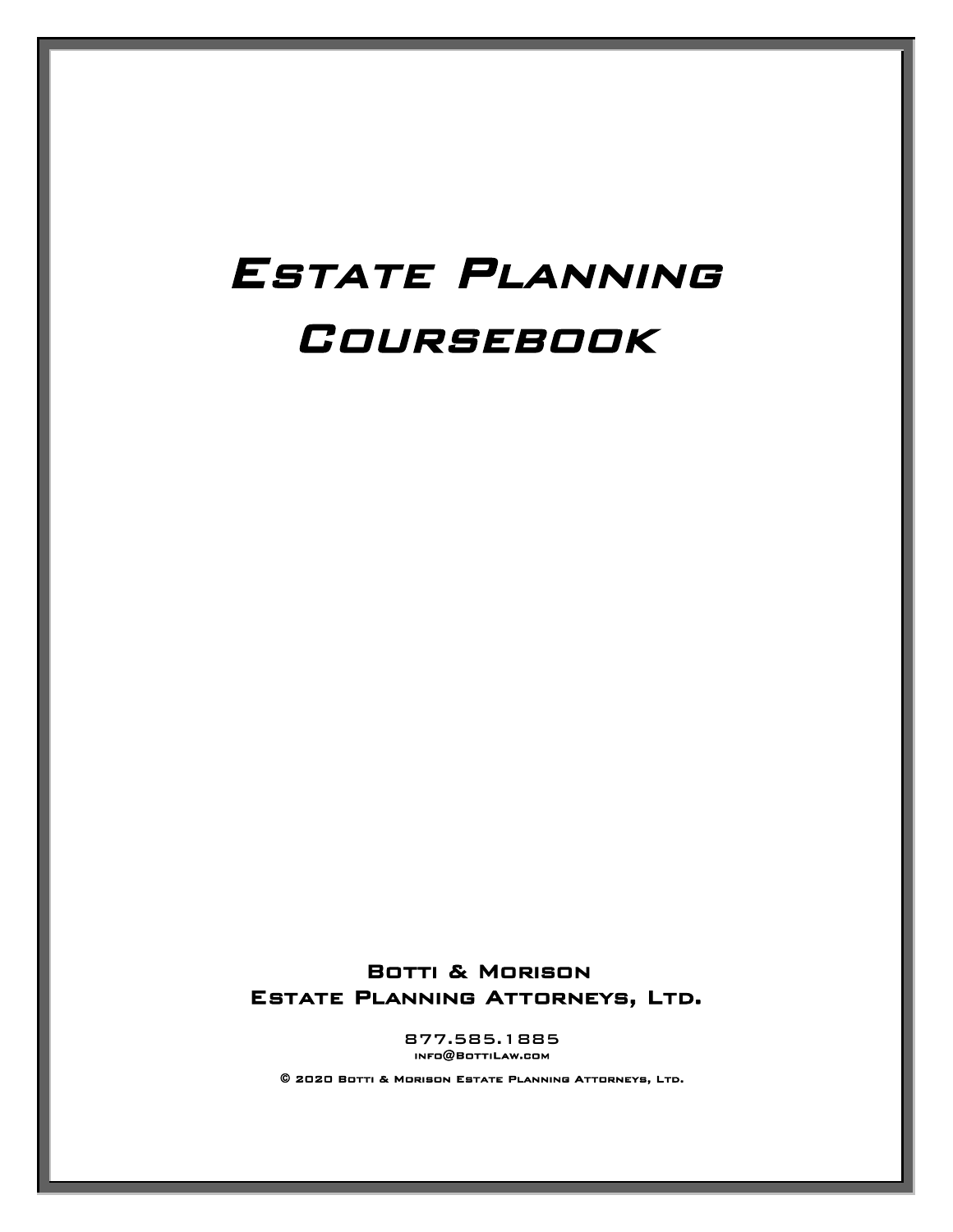## Botti & Morison Estate Planning Attorneys, Ltd.

ESTATE PLANNING COURSEBOOK

## **TABLE OF CONTENTS**

| WHY JOINT TENANCY IS NOT AN ACCEPTABLE SUBSTITUTE FOR A WILL OR A GOOD  |  |
|-------------------------------------------------------------------------|--|
|                                                                         |  |
|                                                                         |  |
|                                                                         |  |
| IF I HAVE A TRUST, DO I ALSO NEED A POWER OF ATTORNEY FOR FINANCES?     |  |
| WHAT IF I CAN'T MAKE A DECISION REGARDING MY HEALTH CARE DUE TO MY      |  |
| WHAT SHOULD I CONSIDER WHEN SELECTING MY EXECUTORS AND TRUSTEES?  6     |  |
| SHOULD I TRANSFER THE OWNERSHIP OF INDIVIDUAL RETIREMENT ACCOUNT (IRA)  |  |
| WILL LEAVING MONEY TO A SPECIAL-NEEDS CHILD WHO IS RECEIVING DISABILITY |  |
| SHOULD I MAKE MY TRUST THE BENEFICIARY OF MY LIFE INSURANCE POLICIES?7  |  |
|                                                                         |  |
|                                                                         |  |
|                                                                         |  |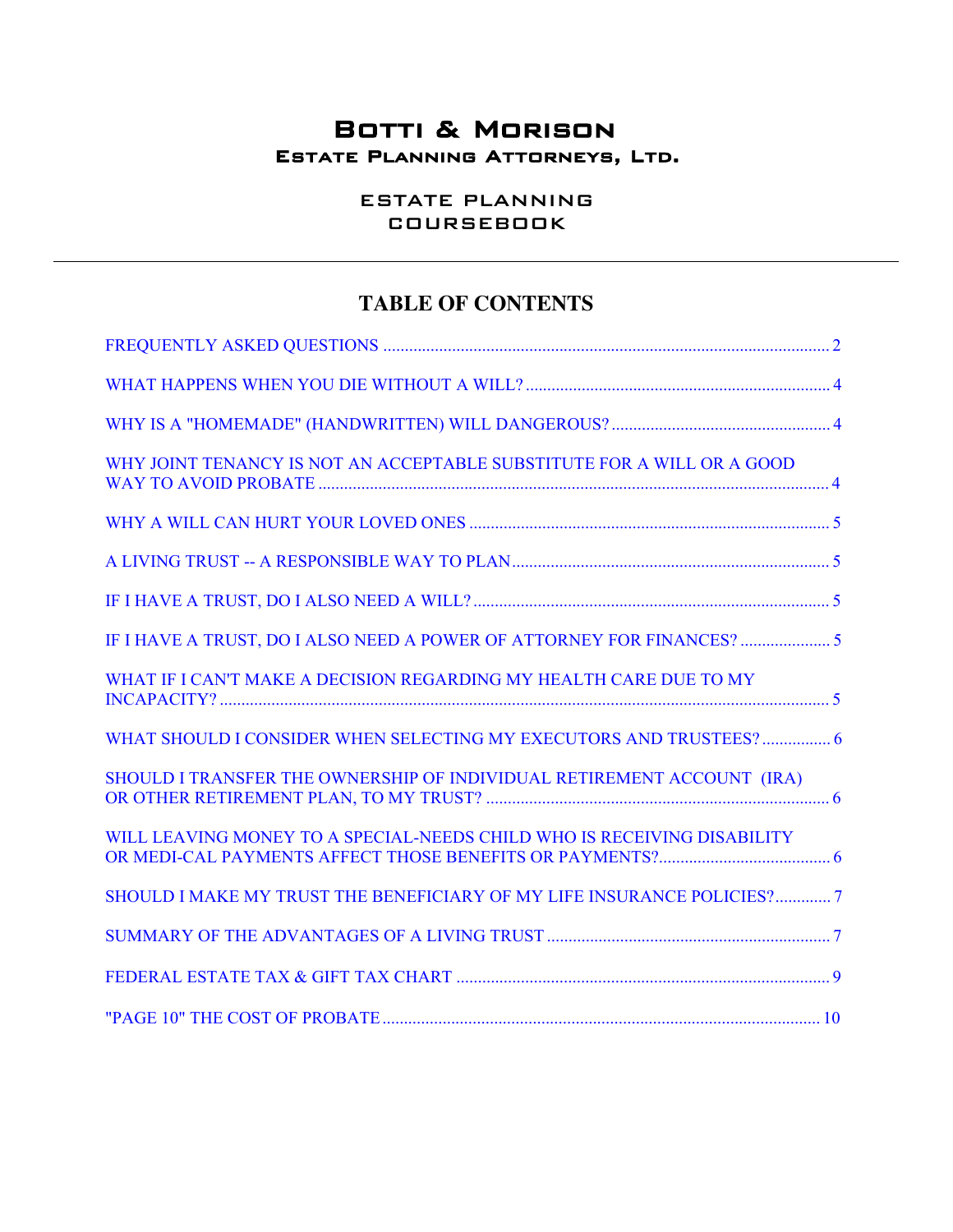## **FREQUENTLY ASKED QUESTIONS ABOUT OUR ESTATE PLANNING EVENTS**

#### <span id="page-2-0"></span>1. *What is BOTTI & MORISON ESTATE PLANNING ATTORNEYS, Ltd.?*

BOTTI & MORISON is a law firm devoted exclusively to estate planning.

- 2. *How can* Botti & Morison *provide me with high-quality estate planning documents at substantial savings over most full-service law firms concentrating on this area?* By talking to groups of people, instead of having each of you come into the office to have your estate planning options explained to you individually, we save time for both of us, which in turn saves you money.
- 3. *Will I receive the same quality estate planning as though I had come individually to your office?*Yes. Your documents will be prepared by either Mr. Botti or Mr. Morison, following an individual consultation between you and one of them.

#### 4. *How long will it take before I receive my estate planning package?*

Because we carefully analyze the information you have given us and prepare custom estate planning documents for you, you should allow approximately two weeks following your initial consultation.

5. *What if something changes after my estate planning documents are prepared that I think affects my estate plan?*

Please call us about changes in your life that you believe might affect your estate plan so we can advise you **(at no additional charge for the consultation)**. These changes may include an increase or decrease in the value of your estate, having a child, losing a child, having a grandchild, losing a grandchild, marrying or divorcing. **If we recommend that you amend your estate plan, we will be able to prepare new documents for you at a discounted rate because you are a client.**

## 6. *What if I have a friend or relative who would like to have their estate planning documents prepared by* Botti & Morison*?*

Contact our office and we will let you know about upcoming events they may wish to attend or schedule a consultation with Mr. Botti or Mr. Morison directly.

#### 7. *What if I have questions that are not answered?*

Call us. We will be happy to take as much time as necessary to answer all of your questions at no additional charge.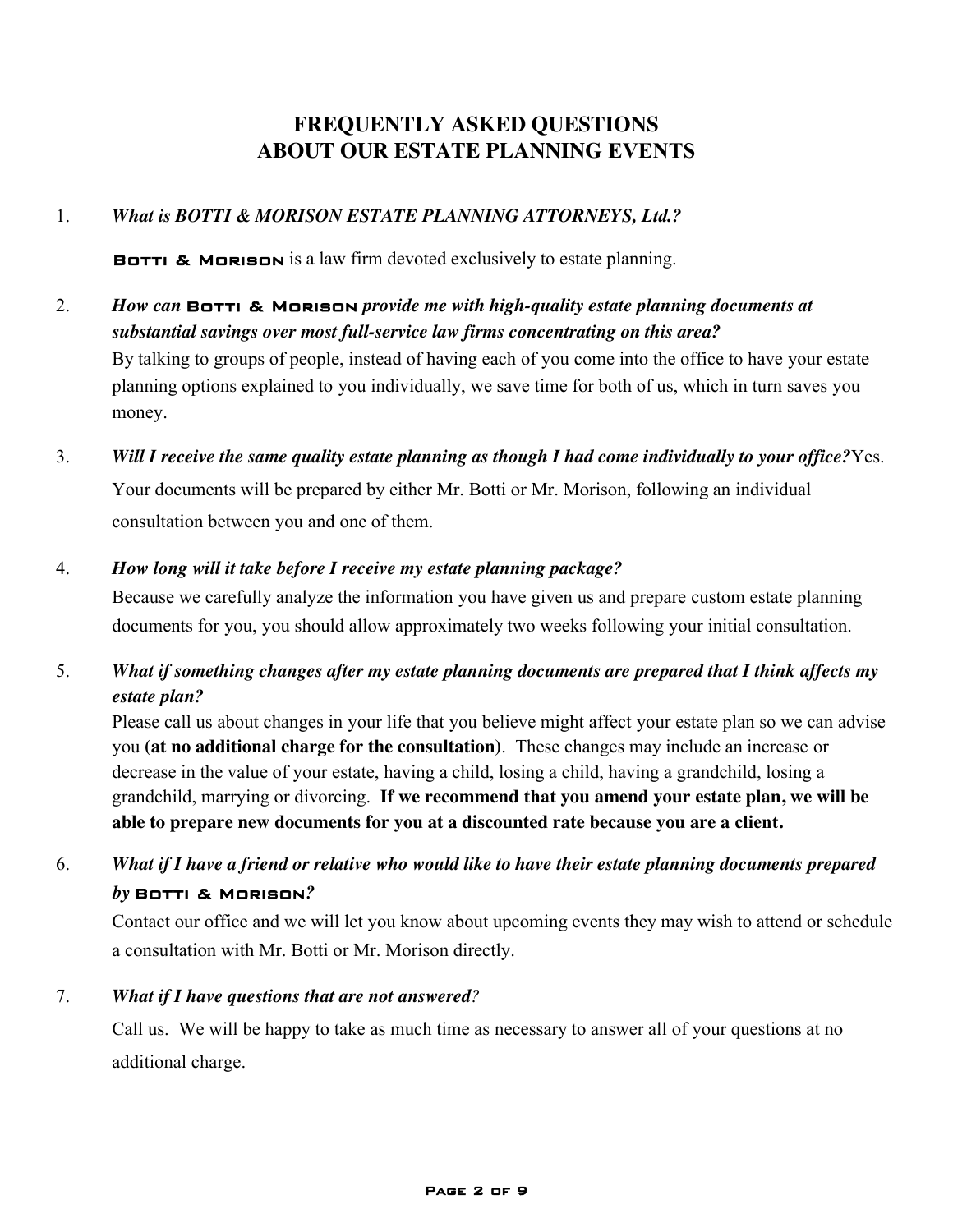# 8. *If I have a friend or relative who dies without proper estate planning, what should I do?* Call us. Despite our best efforts, occasionally people die without having made prudent plans such as those you are making to protect your family. We can handle these probate matters for them.

## 9. *What if my work schedule makes it difficult for me to meet during regular business hours?*

Call us. Both Mr. Botti & Mr. Morison routinely accommodate clients by scheduling "after hours" appointments.

#### 10. *I have heard that every time you take something out of your trust, or buy anything, you have to go to your attorney and have your trust changed. Why would I want to do that?*

Some attorneys do set up trusts that require you to go to them each time you buy or sell an asset, or write trusts that require constant updating. **BOTTI & MORISON** does not do that. We give our clients a "Certificate of Trust" that allows you to put things into, and take things out of your trust yourself. We provide extensive written instructions about how to do this as well as a complete Estate Organizer.

#### 11. *Why do I need an estate plan now?*

The greatest enemy of estate planning is procrastination. You must ask yourself: "If I do not plan, who will it hurt the most?" "How much will it cost if I don't plan?" And, "How much do I really care about my loved ones and their financial security?" Remember the motto of the Boy Scouts of America: "Be Prepared"— perhaps the wisest guidance you'll ever receive.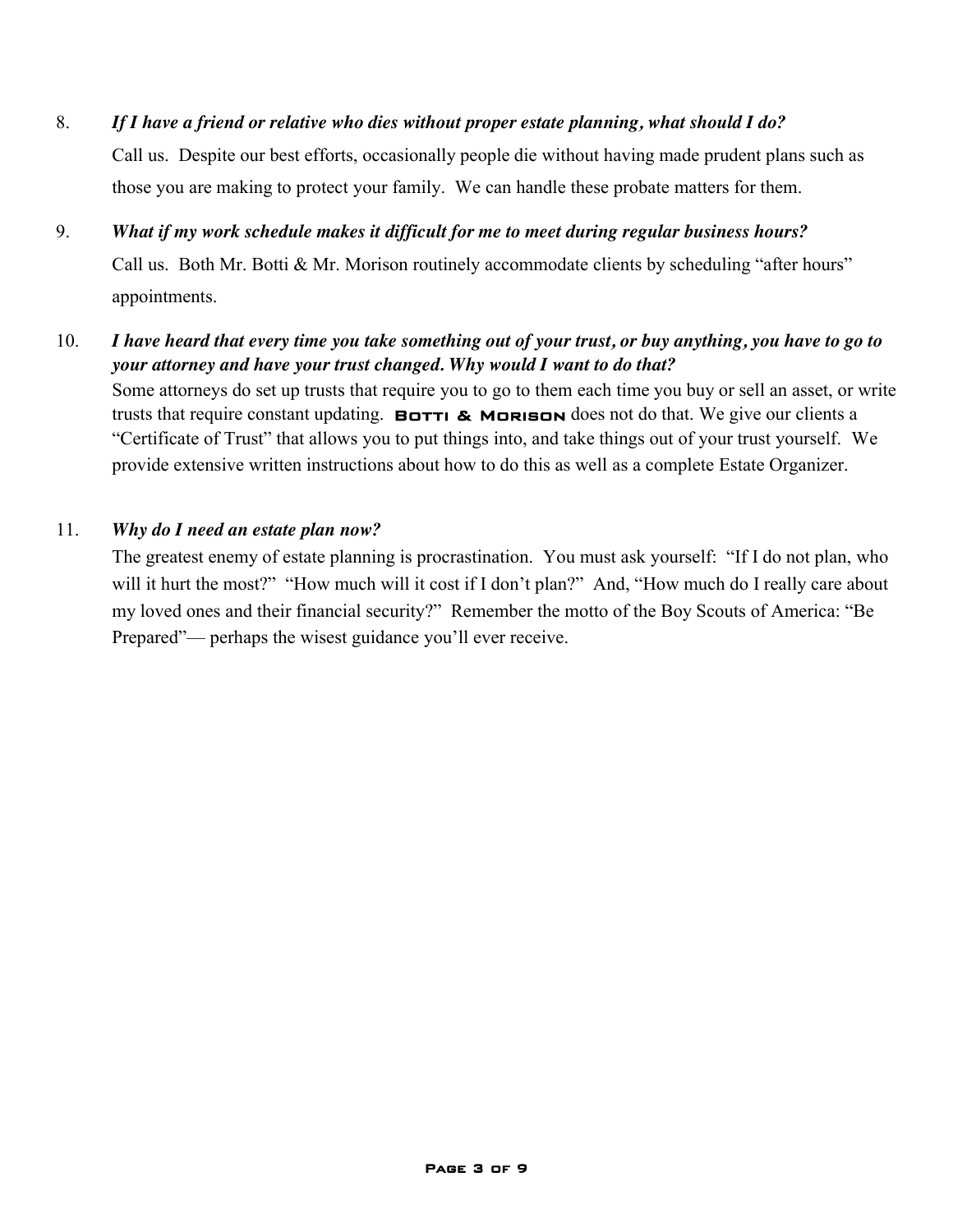## **QUESTIONS AND ANSWERS**

#### <span id="page-4-0"></span>**1. WHAT HAPPENS WHEN YOU DIE WITHOUT A WILL?**

- The Probate Court will decide who will administer your estate and who will become guardian of your minor children.
- The State of California makes a Will for you and decides who gets your money and your belongings.

#### *Potential problems with leaving no Will:*

- An inappropriate person is selected by the court to administer your estate.
- An inappropriate guardian is selected by the court.
- Children will receive their share when they become "adults", at the age of eighteen (18)!
- Beneficiaries are not those *you* would have selected if you had been prepared.

#### **2. WHY IS A "HOMEMADE" (HANDWRITTEN) WILL DANGEROUS?**

- Handwritten Wills are easily challenged because of unclear (non-legal) language and often lack witnesses to prove the person writing the Will was legally competent.
- Lawsuits challenging the Will are expensive and usually result in a compromise, with beneficiaries you wanted to disinherit receiving part of your estate.

## **3. WHY JOINT TENANCY IS NEITHER AN ACCEPTABLE SUBSTITUTE FOR A WILL NOR A GOOD WAY TO AVOID PROBATE:**

If a couple is married, holding assets in joint tenancy between spouses is acceptable, but far from ideal. Married couples living in a community property state (such as California) can obtain a "double step-up" in basis in the decedent's half of community property as well as the survivor's half, but most fail to take advantage of this tremendous tax benefit by keeping assets in joint tenancy.

However, adding anyone else (besides your spouse) as a joint tenant can create other problems, such as:

- $\bullet$  The new joint owner could misappropriate the asset. After all, you gave it to him/her.
- Did you file a gift tax return when you added his/her name to your asset? Adding a name to an asset is a gift.
- Do you really want to expose your money to someone else's problems (for example, adding children or relatives as joint tenants)?
- If the joint tenant gets involved in a divorce, bankruptcy or lawsuit, your assets may be tied up in a long legal battle and your asset(s) could be encumbered, compromised or lost.
- Joint tenancy means "automatic right of survivorship" so the surviving joint tenant will get the entire asset, regardless of what your Trust says.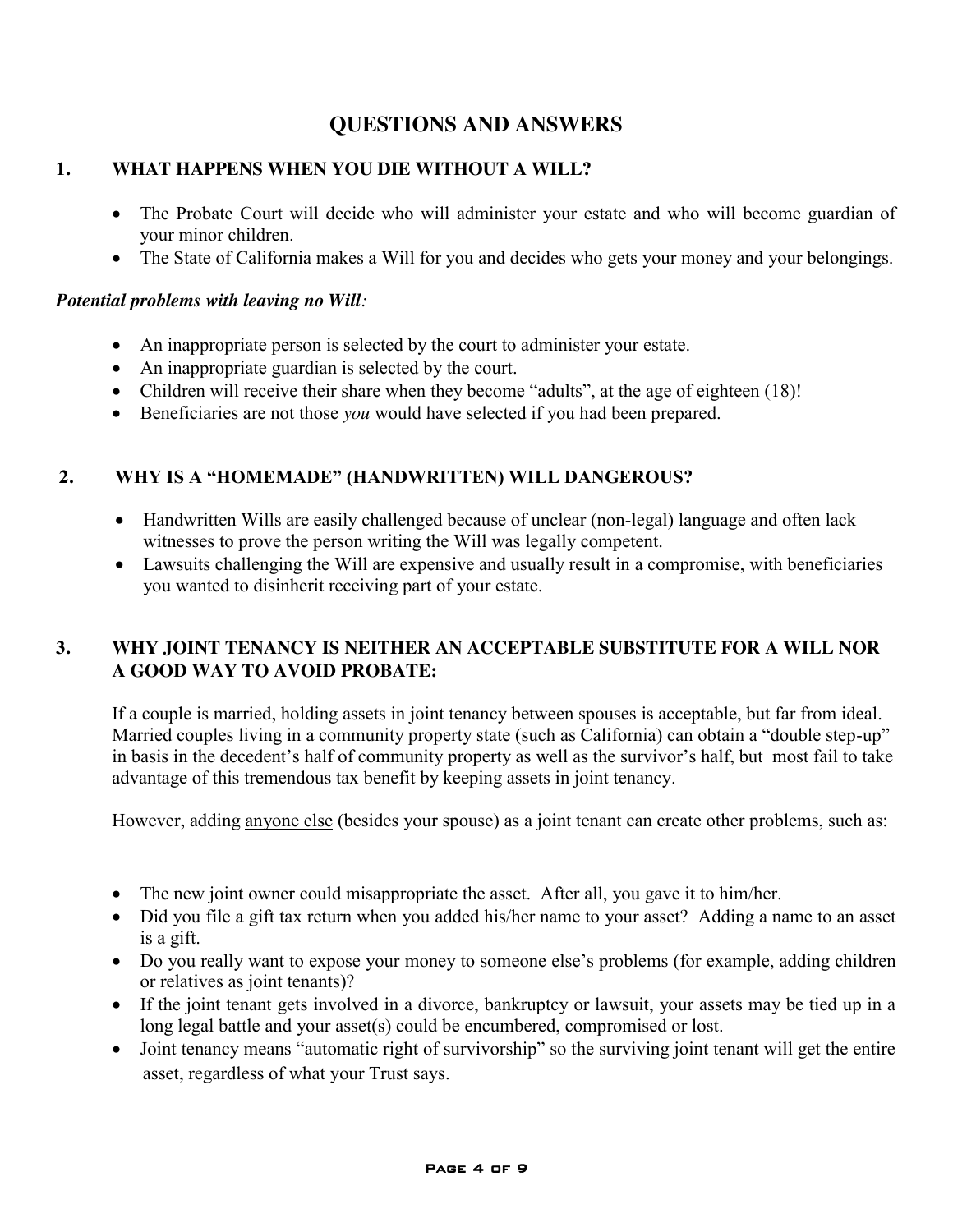#### <span id="page-5-0"></span>**4. WHY A WILL CAN HURT YOUR LOVED ONES:**

- A Will does not assist in avoiding probate, should the gross value of your assets exceeds \$166,250 at your death. See Appendix "A" a.k.a. "Page 10" for approximate probate expenses. The cost of probate will take a large bite out of your estate.
- People with large estates may create a tax burden for their beneficiaries by relying on a Will or joint tenancy.

#### **5. A LIVING TRUST-- A RESPONSIBLE WAY TO PLAN:**

What are the benefits of a Living Trust?

- A Living Trust avoids probate, thereby avoiding delay, expense and the public nature of this formal proceeding of the Superior Court.
- A Living Trust avoids the need for a conservatorship if you should become incompetent or incapacitated.
- A Living Trust offers potential tax savings.
- A Living Trust can continue for the benefit of:
	- o Your loved ones;
	- o Minor children and elderly dependent parents; and,
	- o Adult children with drug or alcohol problems, mental, physical, or educational special needs, or developmentally disadvantaged adult children on SSI.

#### **6. IF I HAVE A TRUST, DO I ALSO NEED A WILL?**

Yes, for two very important reasons:

- As a safety net to pour assets into your Trust in case you have forgotten to put an asset into it.
- To provide for the care of your minor children or other dependents.

#### **7. IF I HAVE A TRUST, DO I ALSO NEED A POWER OF ATTORNEY FOR FINANCES?**

Yes. General Durable Powers of Attorney for Financial Purposes are extremely important. With a Living Trust, a Financial Power of Attorney allows your Agent to transfer assets to the Trust, sign income tax returns, deal with Social Security, pensions, IRAs, insurance, and other legal documents and transactions outside the scope of the Trust where your signature is required.

#### **8. WHAT IF I CAN'T MAKE A DECISION REGARDING MY HEALTH CARE DUE TO MY INCAPACITY?**

You need an Advance Health Care Directive. This document is invaluable in the event you become incapacitated for whatever reason, since it allows you to designate an agent, who will be authorized to receive personal healthcare information about you and to make health care decisions for you if you are unable to make them for yourself. Without such a document, you may be required to go through an expensive, time-consuming and public conservatorship proceeding before anyone will be allowed to make such decisions for you.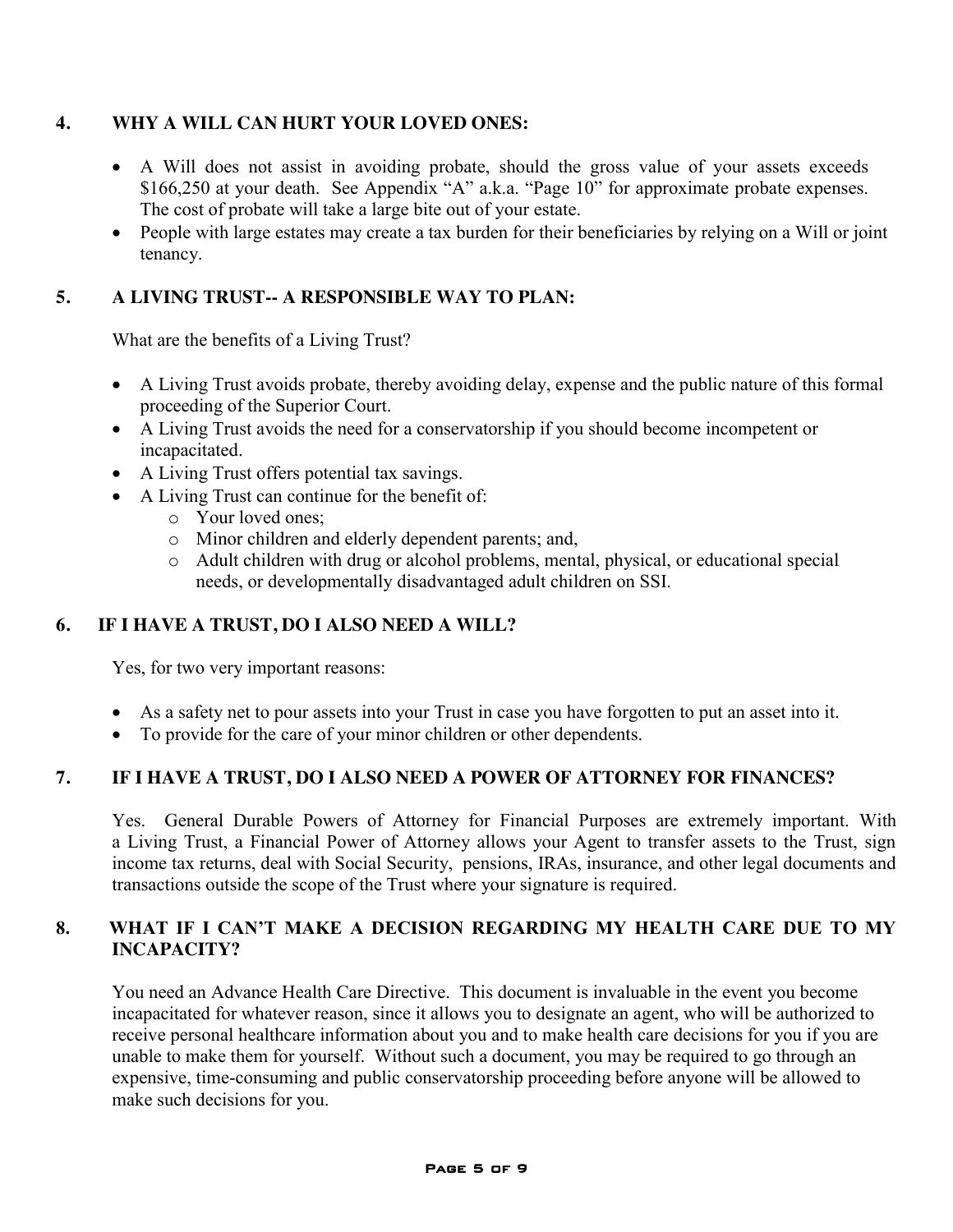#### <span id="page-6-0"></span>**9. WHAT SHOULD I CONSIDER WHEN SELECTING MY EXECUTORS AND TRUSTEES?**

#### **CORPORATE EXECUTOR/TRUSTEE**

#### **Advantages**

- Specialist in handling estates/Trusts.
- No emotional bias.
- Impartial usually free of conflicts of interest with the beneficiary.
- Never moves or goes on vacation.
- Never dies or gets sick.

#### **Disadvantages**

- Usually little familiarity with family.
- Administrative fees may be higher.
- $\bullet$  May go out of business or merge with a Trust department you find unsatisfactory.
- Often are predisposed to keeping funds under their management, rather than dispensing to beneficiaries who may have genuine needs.

#### **INDIVIDUAL EXECUTOR/TRUSTEE**

#### **Advantages**

- More familiar with the family.
- Administrative fees are generally lower.

## **Disadvantages**

- Probably not experienced in handling estates or Trusts. May not be impartial.
- Could have schedule conflict or live too far away to do the job properly.
- Could be incapacitated at times or no longer competent when you need their assistance.

## **10. SHOULD I TRANSFER THE OWNERSHIP OF MY INDIVIDUAL RETIREMENT ACCOUNT (IRA) OR OTHER RETIREMENT PLAN TO MY TRUST?**

NO! If you do so, the entire amount of your retirement account will be immediately taxable. If you have a Roth IRA, its benefits will not be taxable to your children or your estate. Despite a potential tax disadvantage, some people consider designating the Trust as beneficiary of all or a portion of their "Non-Roth" IRA in order to care for special needs children who would otherwise receive the IRA portion outright.

#### **11. WILL LEAVING MONEY TO A "SPECIAL-NEEDS" CHILD WHO IS RECEIVING DISABILITY OR MEDI-CAL PAYMENTS AFFECT THOSE BENEFITS OR PAYMENTS?**

Yes. Leaving part of your estate to a special-needs child who is receiving disability or Medi-Cal payments could have the effect of terminating those payments until the child has exhausted the entire amount of the bequest. If you find yourself in this position, discuss it with us privately and, together, we will carefully consider what you should do before you make any decision.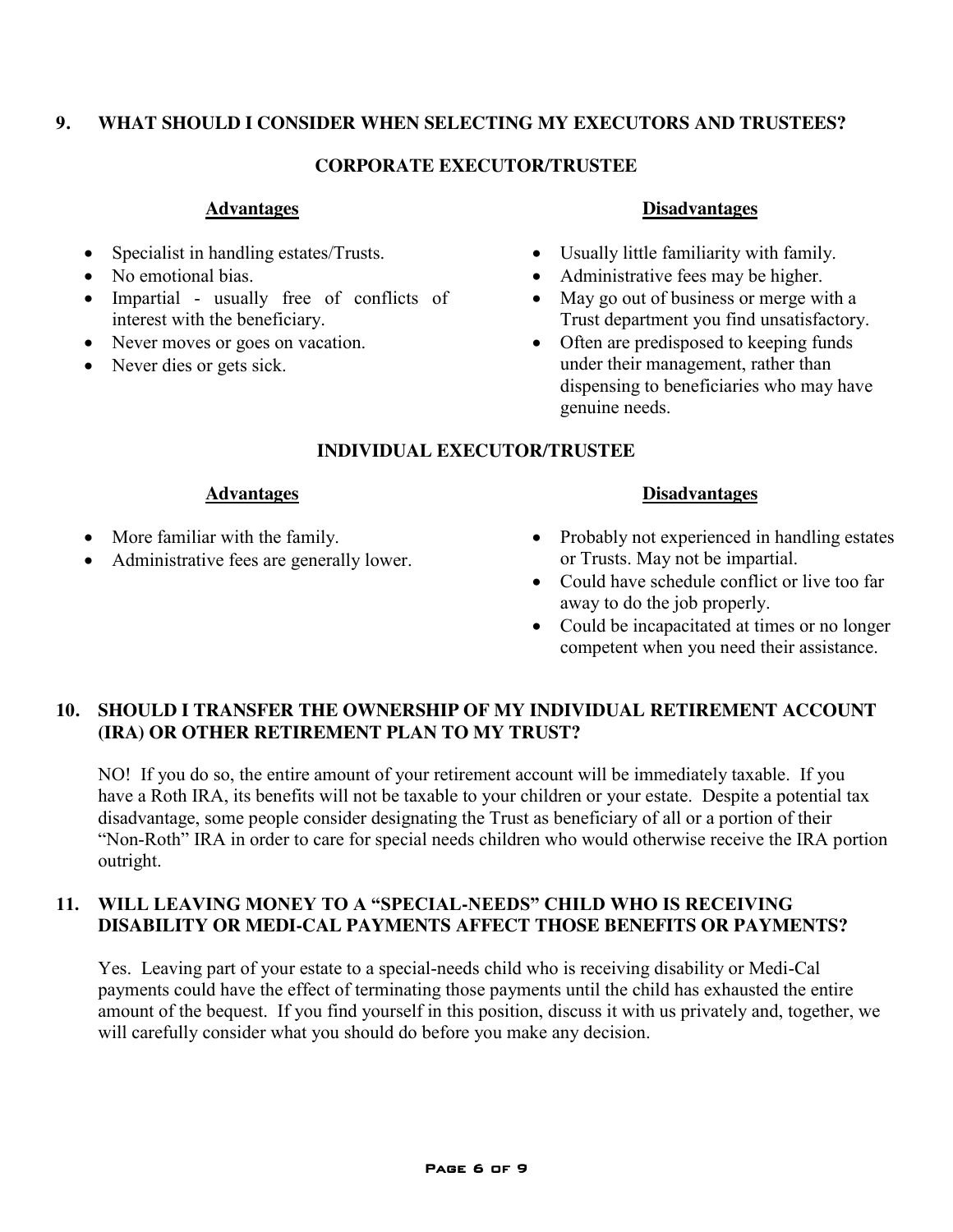#### <span id="page-7-0"></span>**12. SHOULD I MAKE MY TRUST THE BENEFICIARY OF MY LIFE INSURANCE POLICIES?**

We normally recommend that you name your revocable Living Trust as the primary beneficiary of your life insurance. If you are married, your surviving spouse is typically the Trustee of the Trust and the beneficiary of the Trust, and thus would manage any insurance proceeds paid to the Trust for his or her own benefit. In the event that the surviving spouse is legally incapacitated, the successor Trustee will step in to manage and distribute the insurance proceeds for the benefit of the incapacitated surviving spouse. If you are single, or your spouse predeceases you, the proceeds are paid to the Trust and the successor Trustee then administers and distributes those funds to your contingent beneficiaries (children, grandchildren, etc.) in accordance with the distribution provisions you have outlined in your Trust. This is particularly beneficial for beneficiaries who are still minors.

In the event that the net value of your insurance policy(ies), when added to your remaining estate, will cause your estate to exceed the estate tax exemption limit, we recommend an advanced estate planning device known as an Irrevocable Life Insurance Trust, which effectively removes the proceed value from your taxable estate.

#### **SUMMARY OF THE ADVANTAGES OF A LIVING TRUST**

#### **PROBATE AVOIDANCE**

Whether you are single, married, divorced, or widowed, if the gross value of your assets exceeds \$166,250, your heirs will be forced to experience probate unless you have established a Living Trust.

- Avoid the delays of up to two years or more for settling the estate.
- No 120-day waiting period for notice of creditors.
- No need to file petitions and reports to the probate court as with a Will.
- The Trust can enable your heirs' income to continue without interruption after your death.
- All property or income is immediately distributable in accordance with the provisions of your Trust, and at the times you specify.
- No court costs or publication expenses and no Executor's fees. Also, attorney fees are substantially reduced compared to attorney fees in probate which are set by statute and are based on a percentage of the **gross** asset value, not the net.
- Privacy. Since a Trust eliminates probate, no information concerning the decedent's estate can become public knowledge.
- Not as readily subject to challenge as a Will. Generally, Living Trusts contain very strong "no contest" clauses.
- Out of state probate is avoided. Regardless of where you live or move to, your moves do not affect your Trust.
- As Trustee of your Trust, you retain complete decision-making control over your assets and may buy, sell, withdraw, or add to your Trust at any time.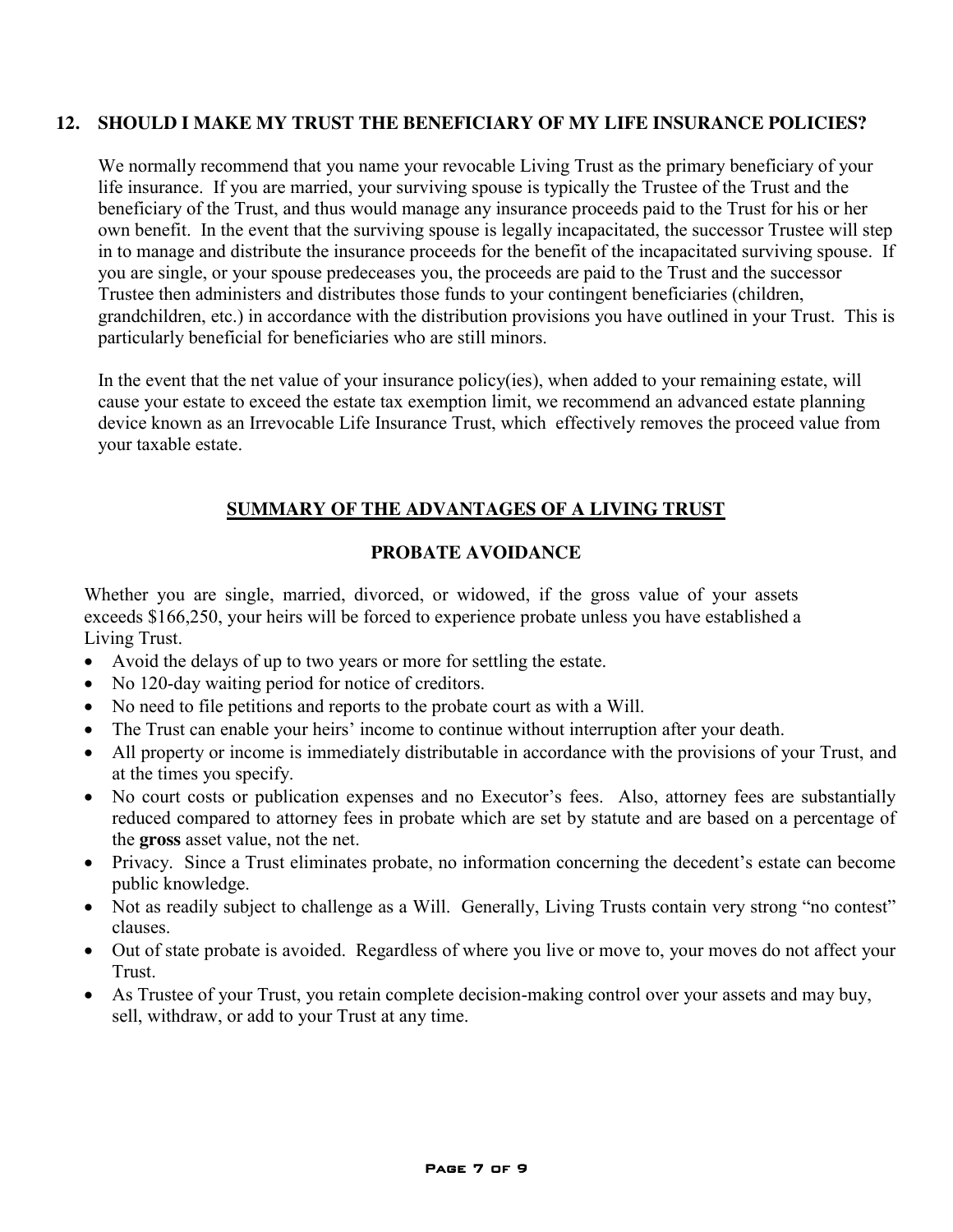#### **BUILT IN AVOIDANCE OF CONSERVATORSHIP**

If you become physically or mentally incompetent and cannot serve as Trustee, you can name your Successor Trustee such as a family member, a bank or a Trust company without the necessity of a court supervised conservatorship.

- You then have the opportunity during your lifetime to determine whether the Trustee is doing a good job and/or whether the Trustee should continue or be discharged.
- The Trustee can be given discretionary powers to provide for your comfort and support should you become incapacitated due to illness or accident.
- You eliminate court action that could declare you incompetent for either physical or mental reasons.
- x Your Trust eliminates the cost of a court-appointed guardian for minors or conservators for incompetents. Since you eliminate the need for regular accounting to the court, you also eliminate the resulting fees.
- Heirs do not have to make decisions about the management of assets which have been placed in the Trust.

#### **TAX-SAVINGS POTENTIAL**

- Income taxes are payable on Trust income by the individual creating the Living Trust, just as though there were no Trust.
- Use of an "A/B" (or "Unified Credit") Trust will preserve the estate tax exemption of the first spouse to die, which otherwise typically would be forfeited due to a failure to plan properly.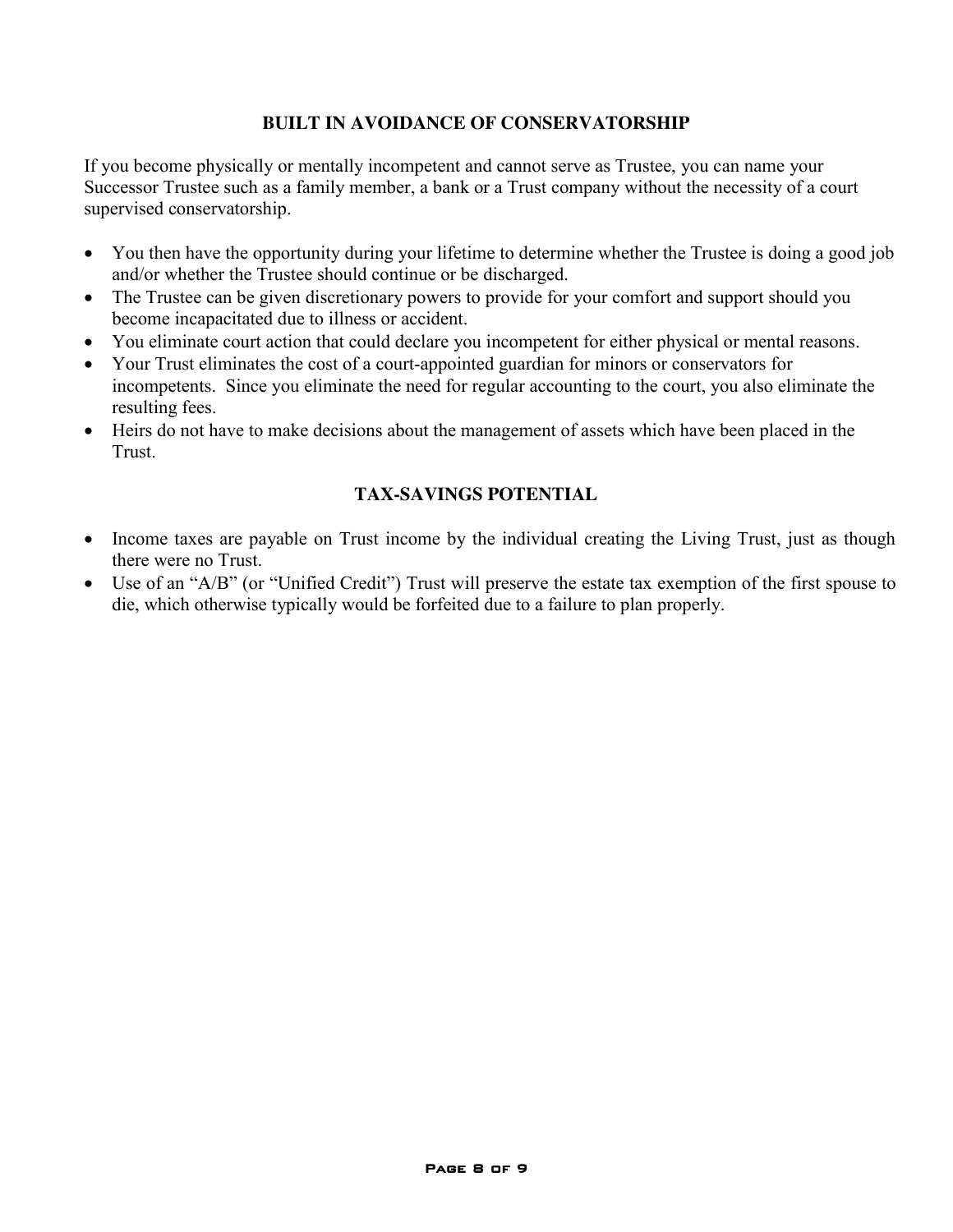## **FEDERAL ESTATE TAX & GIFT TAX CHART**

#### <span id="page-9-0"></span>**Estate Tax Provisions**

| ear             | Top estate tax rate | <b>Lifetime Exemption amount</b> |
|-----------------|---------------------|----------------------------------|
| 2020 and beyond | 40%                 | $$11.580.000.00*$                |

**\*This amount is subject to a cost of living adjustment each year.**

#### **Gift Tax Provisions**

- Beginning 2018, the annual exclusion for gift tax purposes increased to \$15,000.00\*; and
- Beginning 2020, the lifetime exemption for gift tax purposes shall be \$11,580,000.00\*.

**\*These amounts are subject to cost of living adjustments each year.**